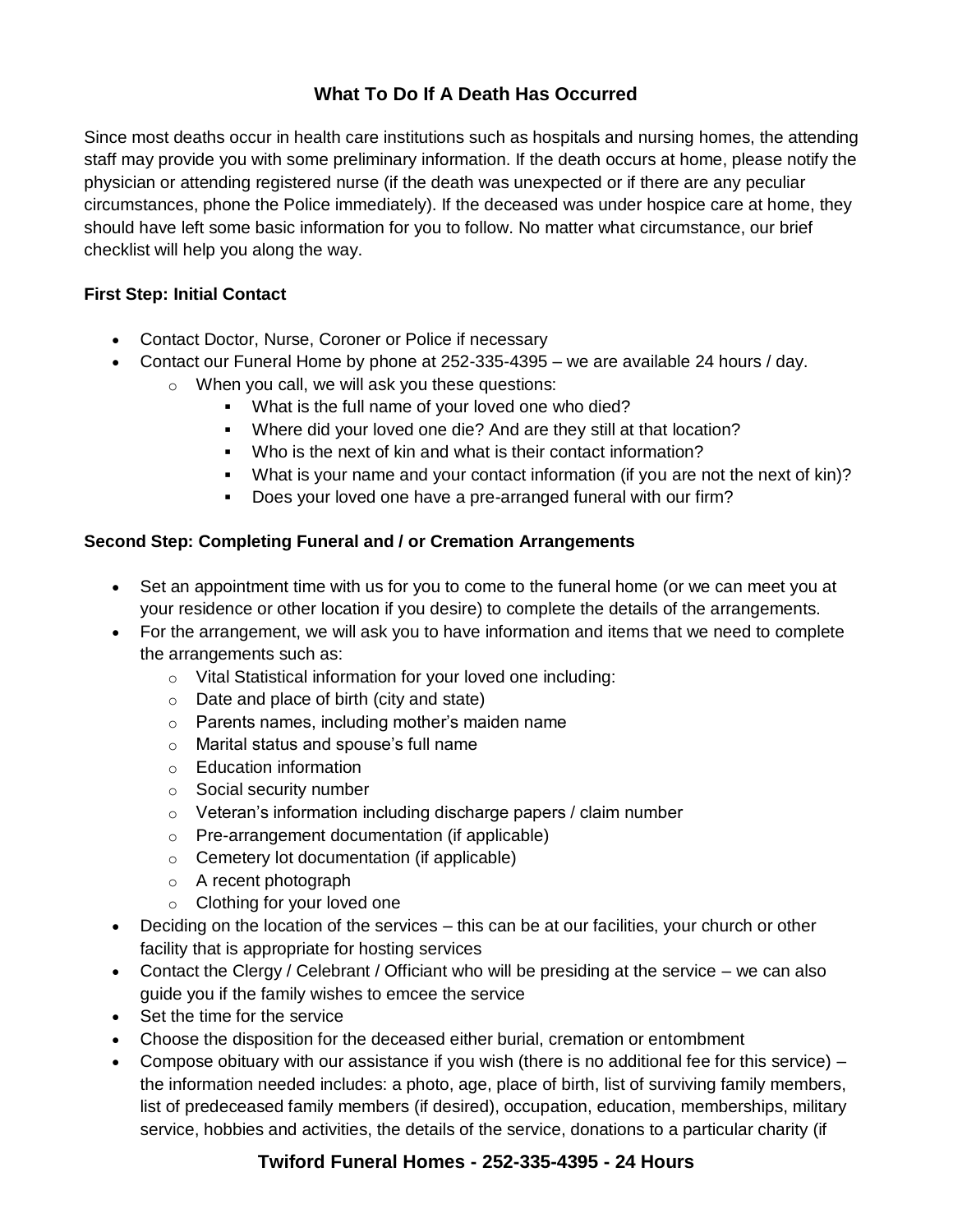desired) – again, we will help you with the obituary and post it on our website, plus submit it to any appropriate newspapers (if desired)

- Determine the number of death certificate copies that you will need and we will order them for you
- Identify family / friends to serve as pallbearers people in poor health can be named honorary pallbearers

## **Third Step: After the Arrangements and Before the Service**

- Prepare a list of family, friends and business colleagues to be notified we will provide you with an email to be sent to them with all of the service and obituary information
- Notify all organizations such as church, groups and associations we will provide you with an email for this purpose as well
- Start a notebook or list to keep a record of visitors, flowers and other gifts that are delivered to the house and funeral home – if anything is delivered to the funeral home, we will notify you right away
- People will let you know "Please let us know if there is anything that we can do" so be prepared (and don't feel bad) to accept this generosity – make a list of items and tasks such as meals (let them know if there are any special food allergies), household duties (including cleaning or mowing the lawn) and transportation (for out of town family or friends or even picking up kids from school) – again don't feel bad accepting this help, your friends want to help but usually don't know what to offer
- Arrange for child care (if necessary) although we strongly suggest that all family members be present at the service

## **Fourth Step: After the Service**

- Set an appointment with our After Care Specialist (there is no additional charge for this service) to help you get organized to settle the estate and will assist you in filling out forms and contacting the appropriate agencies, including:
- Notifying the bank of the death
- Notifying insurance companies
- Contacting the lawyer if necessary
- Cancel credit cards and driver's license, and submit phone number to Do Not Call lists
- Create a list of people and organization to send thank you cards to consider sending a copy of the memorial folder to those who were not able to attend the service – we will provide you with 20 thank you cards, let us know if you need more

If you have more detailed questions on what steps to take next or if you are ready for us to assist you, call 252-335-4395 any time, day or night – we are here to help you.

David Twiford, Owner Twiford Funeral Homes David.Twiford@twifordfh.com 252-335-4395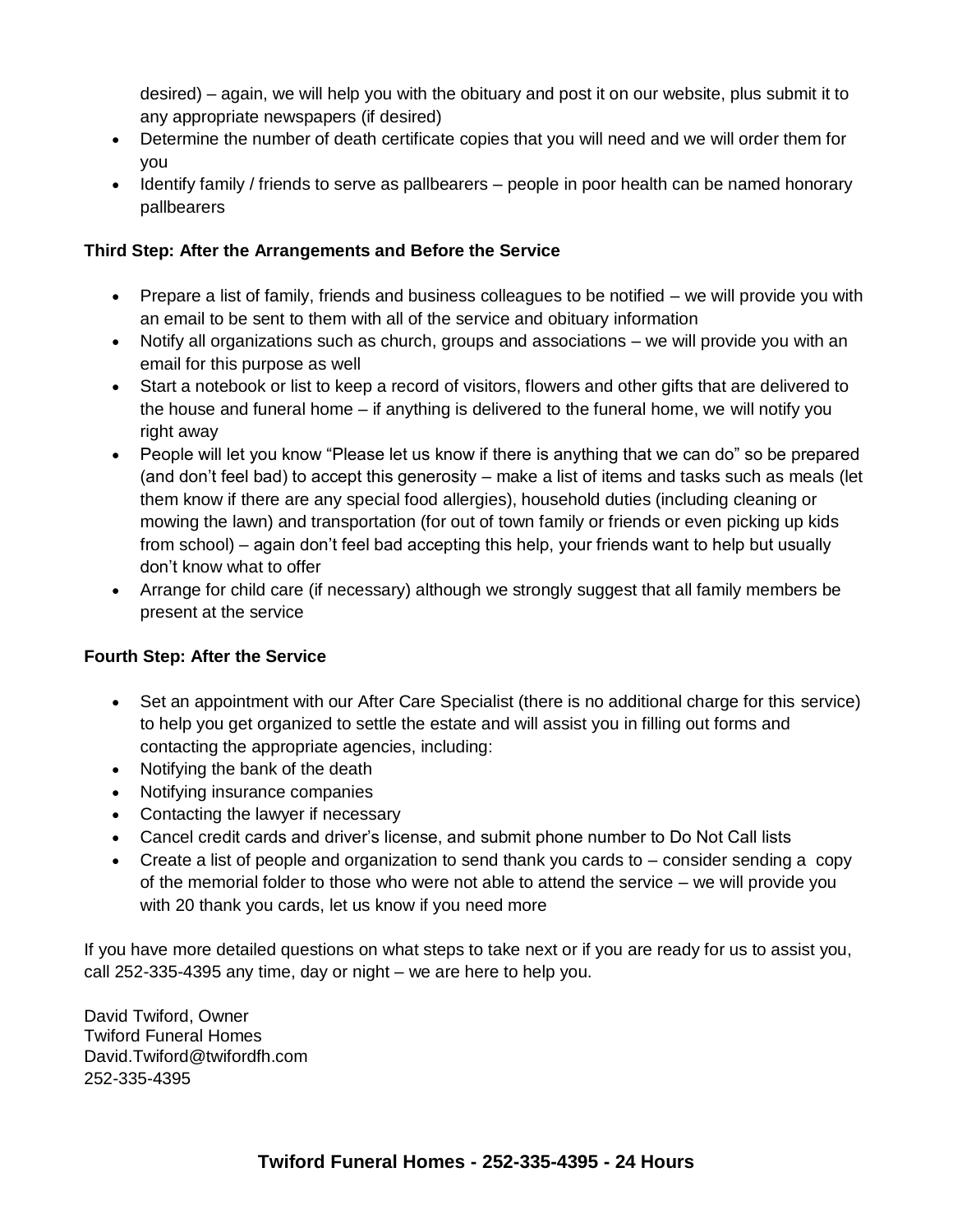### **Recording Personal Information (See Funeral Information Sheet)**

- $\Box$  Full legal name
- □ Residence
- $\Box$  Date of birth
- $\Box$  Place of birth
- $\Box$  Citizenship
- **Q** Personal Health number
- $\Box$  Social Insurance number
- $\Box$  Length of time in province
- Occupation
- $\Box$  Business or industry
- $\Box$  Marital status
- $\Box$  Spouse's full name
- □ Father's name
- $\Box$  Mother's maiden name
- $\Box$  Next of kin / Executor's full name
- $\Box$  Next of kin's address
- $\Box$  Nest of kin's relationship
- $\Box$  Doctor's name & address

#### **Making Service Choices**

- $\Box$  Choose a funeral home
- $\Box$  Set time & date of service
- $\Box$  Choose location of service
- $\Box$  Apply for burial permit
- $\Box$  Apply for death certificates
- Choose burial or cremation
- $\Box$  Request preparation and embalming
- $\Box$  Choose family viewing or visitation
- $\Box$  Decide if jewelry is to remain or return
- $\Box$  Supply clothing for deceased
- $\Box$  Select photographs to be displayed
- $\Box$  Select musical selections, hymns & solos
- $\Box$  Select scripture or literature to be read
- Compose & submit obituary
- $\Box$  Choose charity to direct donations to
- $\Box$  Display religious or fraternal items
- □ Arrange location & food for reception

# **Funeral Planning Checklist**

#### **Making Specific Selections**

- $\Box$  Select casket or cremation container
- $\Box$  Select burial vault or cremation urn
- $\Box$  Choose cemetery
- $\Box$  Select burial or cremation plot
- $\Box$  Decide whether above or below ground
- $\Box$  Select memorial grave marker & inscription
- $\Box$  Select memorial register
- □ Select memorial folders & acknowledgment cards
- Choose floral arrangement

### **Participants**

- Clergy or officiant
- $\Box$  Organist or other musical
- **D** Pallbearers
- $\Box$  Family or friend to perform eulogy
- □ Family or friend to read scripture or participants

#### **Transportation**

- $\Box$  Transfer from place of death to funeral home
- **Funeral coach**
- $\Box$  Clergy car
- $\Box$  Family limousine
- **D** Pallbearer limousine
- **Example 1** Funeral Escort

#### **Documents to Locate**

- □ Will
- $\Box$  Deed to cemetery plot
- $\Box$  Birth certificate
- $\Box$  Marriage certificate
- $\Box$  Citizenship papers
- $\Box$  Insurance policies
- $\Box$  Bank documents
- $\Box$  Title to property
- □ Vehicle ownership
- $\Box$  Tax returns
- $\Box$  Military discharge papers

**Twiford Funeral Homes - 252-335-4395 - 24 Hours**

#### **People to Contact**

- $\Box$  Extended family & friends
- $\Box$  Doctor (G.P. or Specialist)
- □ Accountant
- **Lawyer**
- **Employer**
- $\Box$  Insurance agent
- □ Creditors
- $\Box$  Clubs, unions & organizations
- $\Box$  Financial advisor / banker
- $\Box$  Bereavement counselor if needed

#### **Pay for the Following Services**

- $\Box$  Funeral service
- Cemetery plot, perpetual care & interment fees
- Grave memorial, inscription & installation
- $\Box$  Service participants
- **Newspapers**
- $\Box$  Death Certificates
- **D** Flowers
- □ Food / catering for reception
- $\Box$  Hospitals
- $\Box$  Ambulance

### **Personal Data of Deceased**

Elementary school attended

 $\Box$  Family & professional history  $\Box$  Offices or positions held Accomplishments: personal &

 $\Box$  Hobbies, activities and interests  $\Box$  Charities & other special requests

Please note: the preceding list is only a guideline; actual arrangements will be

- $\Box$  High school attended
- **University attended**
- **Military record**

professional  $\Box$  Citations

unique to each individual.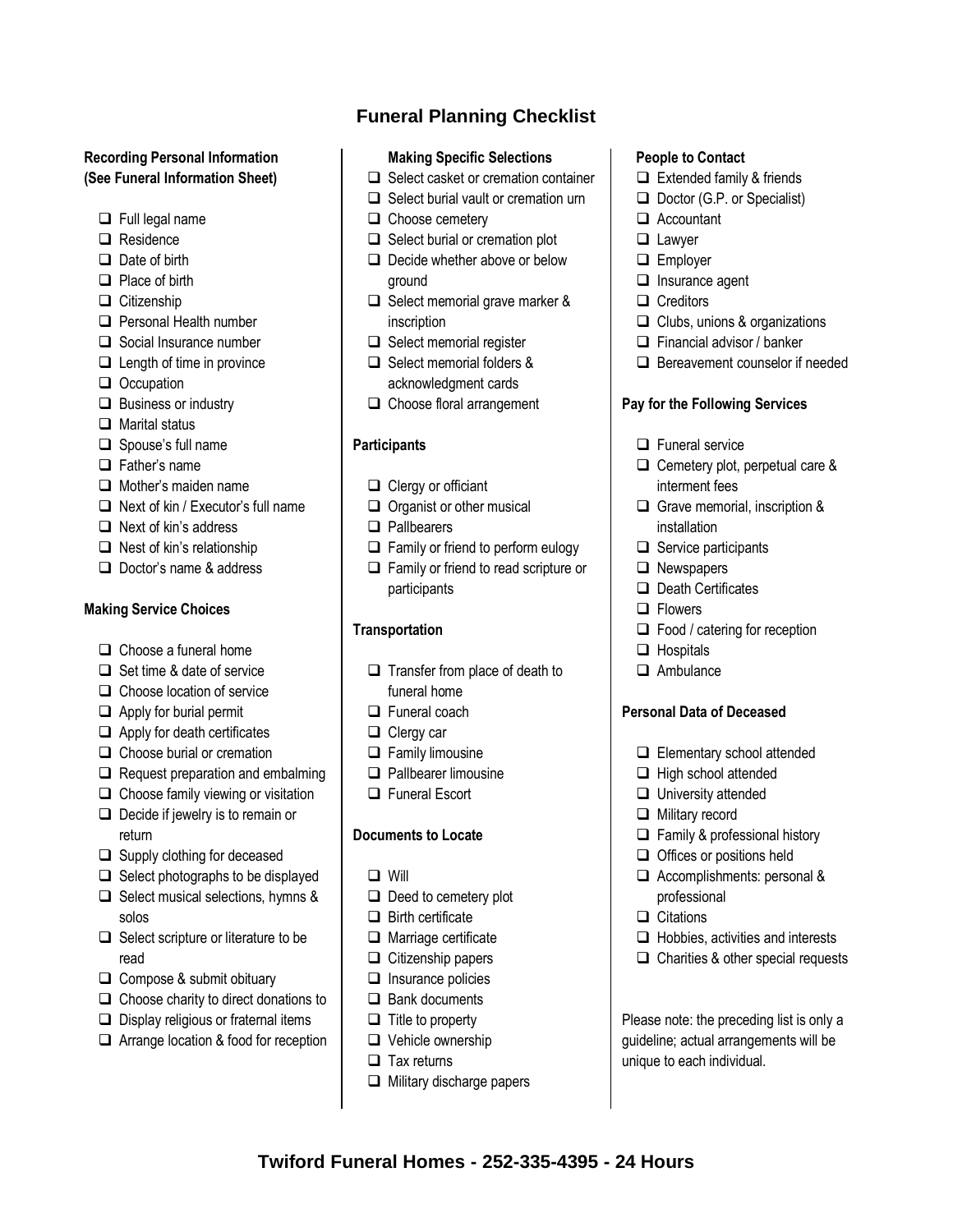| The First Step: Statistical Information                                                           |        |                                            |      |  |  |  |
|---------------------------------------------------------------------------------------------------|--------|--------------------------------------------|------|--|--|--|
| Deceased's Surname:                                                                               |        | <b>Given Names:</b>                        |      |  |  |  |
| Address:                                                                                          |        |                                            |      |  |  |  |
| State:<br>City:                                                                                   |        |                                            | Zip: |  |  |  |
| <b>Marital Status:</b>                                                                            |        | Spouse's Name:                             |      |  |  |  |
| Occupation:                                                                                       |        | Industry:                                  |      |  |  |  |
| Birthdate:                                                                                        |        | Birthplace:                                |      |  |  |  |
| Father's Name:                                                                                    |        | His Birthplace:                            |      |  |  |  |
| Mother's Name:                                                                                    |        | Her Birthplace:                            |      |  |  |  |
| Executor:                                                                                         |        | Relationship:                              |      |  |  |  |
| Address:                                                                                          |        |                                            |      |  |  |  |
| City:                                                                                             | State: |                                            | Zip: |  |  |  |
| Phone:                                                                                            |        | Email:                                     |      |  |  |  |
| <b>Other Contacts:</b>                                                                            |        | Phone:                                     |      |  |  |  |
| Other Contacts:                                                                                   |        | Phone:                                     |      |  |  |  |
| Other Contacts:                                                                                   |        | Phone:                                     |      |  |  |  |
| Doctor:                                                                                           |        | Phone:                                     |      |  |  |  |
| The Second Step: A Time To Honor And Remember - The Service                                       |        |                                            |      |  |  |  |
| Service Location:                                                                                 |        | Clergy:                                    |      |  |  |  |
| Burial / Cremation / Entombment                                                                   |        | Details / Location:                        |      |  |  |  |
| Circle all that apply: public visitation / private family viewing / witness cremation / reception |        |                                            |      |  |  |  |
| Music 1:                                                                                          |        | Music 2:                                   |      |  |  |  |
| Solo:                                                                                             |        | Prelude / Postlude:                        |      |  |  |  |
| Eulogist:                                                                                         |        | Readers:                                   |      |  |  |  |
| Other Participants:                                                                               |        | Other Participants:                        |      |  |  |  |
| Casket: Metal / Solid Wood / Cloth / Rental                                                       |        | Urn: Bronze / Steel / Solid Wood / Ceramic |      |  |  |  |
| Notes:                                                                                            |        |                                            |      |  |  |  |
|                                                                                                   |        |                                            |      |  |  |  |
|                                                                                                   |        |                                            |      |  |  |  |
|                                                                                                   |        |                                            |      |  |  |  |
|                                                                                                   |        |                                            |      |  |  |  |
|                                                                                                   |        |                                            |      |  |  |  |